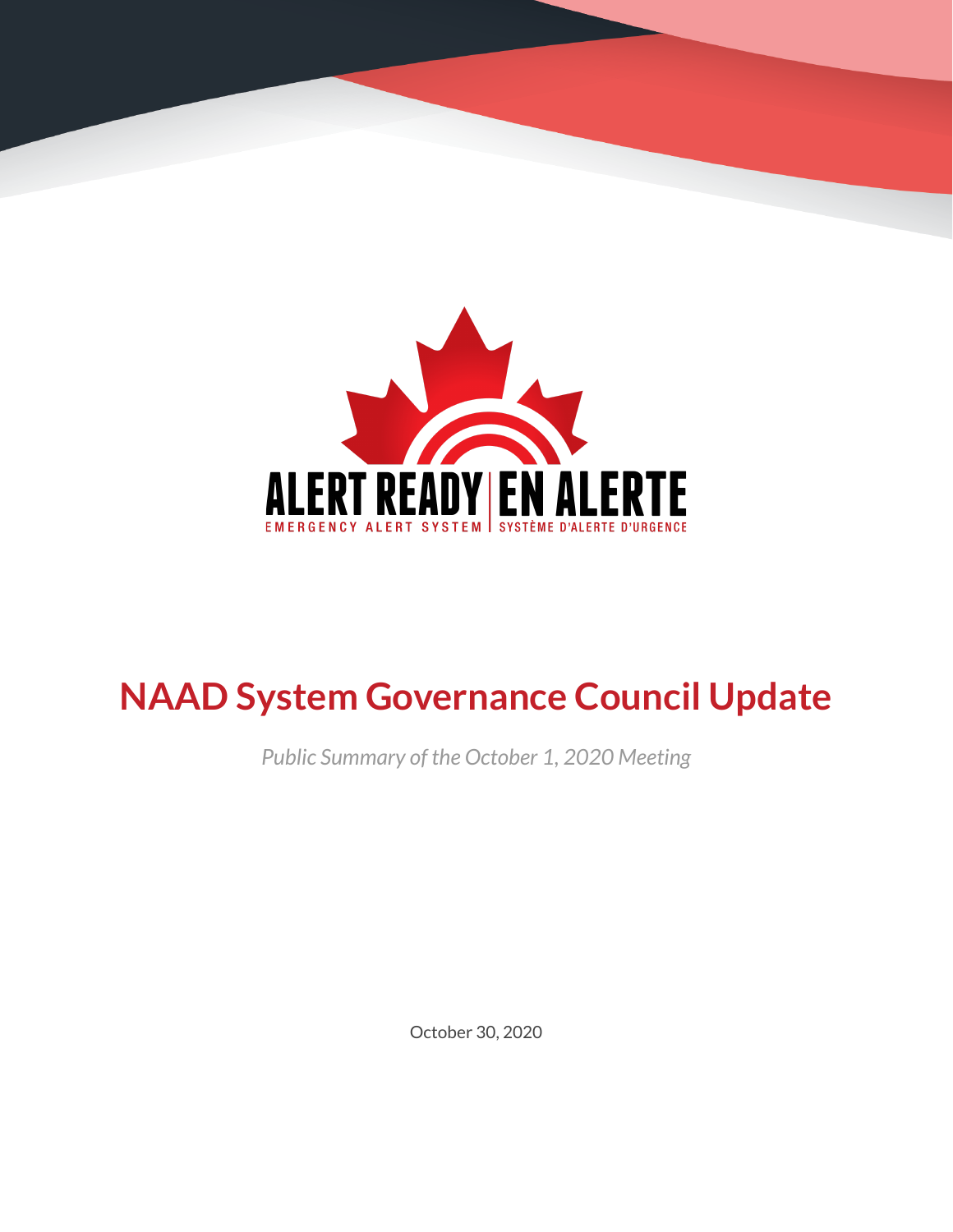### **Purpose**

The purpose of this document is to provide Last Mile Distributors (LMDs) with an update regarding key NAAD System activities and discussions following the most recent NAAD System Governance Council meeting that was hosted virtually by Pelmorex on October 1, 2020.

# **Operational Update**

#### Public Awareness Test

The next public test of the Alert Ready system is scheduled for Wednesday, November 25, 2020. The most up-to-date schedule with test times for each province and territory can be accessed [here.](https://alerts.pelmorex.com/#test-schedule)

#### Wireless Public Alerting (WPA)

- A working group composed of wireless service providers (WSPs), Pelmorex and participating Alert Issuers is currently evaluating new features to include in an upcoming upgrade of WPA in 2021.
- Wireless service providers are reviewing capital budgets in preparation for a release in 2021.
- Breliminary new features currently under consideration by the working group include:
	- A feature named "UpdateX" which allows Alert Issuers to modify a wireless alert message target area and/or its expiration time by significantly reducing the number of duplicate alert notifications presented on wireless devices that have already received an active alert.
	- $\circ$  Support the use of the "none" geocode value, an accepted value in the CAP-CP location references, in the WSP's cell broadcast system to distribute a wireless alert to the public.
- Contractual agreements for the communication link between each wireless service provider and the NAAD System are up for renewal in the spring of 2021. No change is expected in the short term in regards to the type of connection used for the WPA service.

## **NAAD System Development Update**

The NAAD System team continues to develop a new alert interface for use by authorized government agencies to issue, update and end alerts in the system. The alpha release is expected to be completed by November 2020. Development work will continue until 2021. The implementation of the new alert interface will not impact LMDs.

## **Proposal for a National Mobile Application**

A proposal to develop a national mobile application was introduced to the NAAD System Governance Council. The Alert Ready mobile application would be free and it would allow Canadians to receive and consult alert information. Next steps include assessing options and cost estimates to build a mobile application. This proposal will be discussed further at an upcoming meeting of the Council.